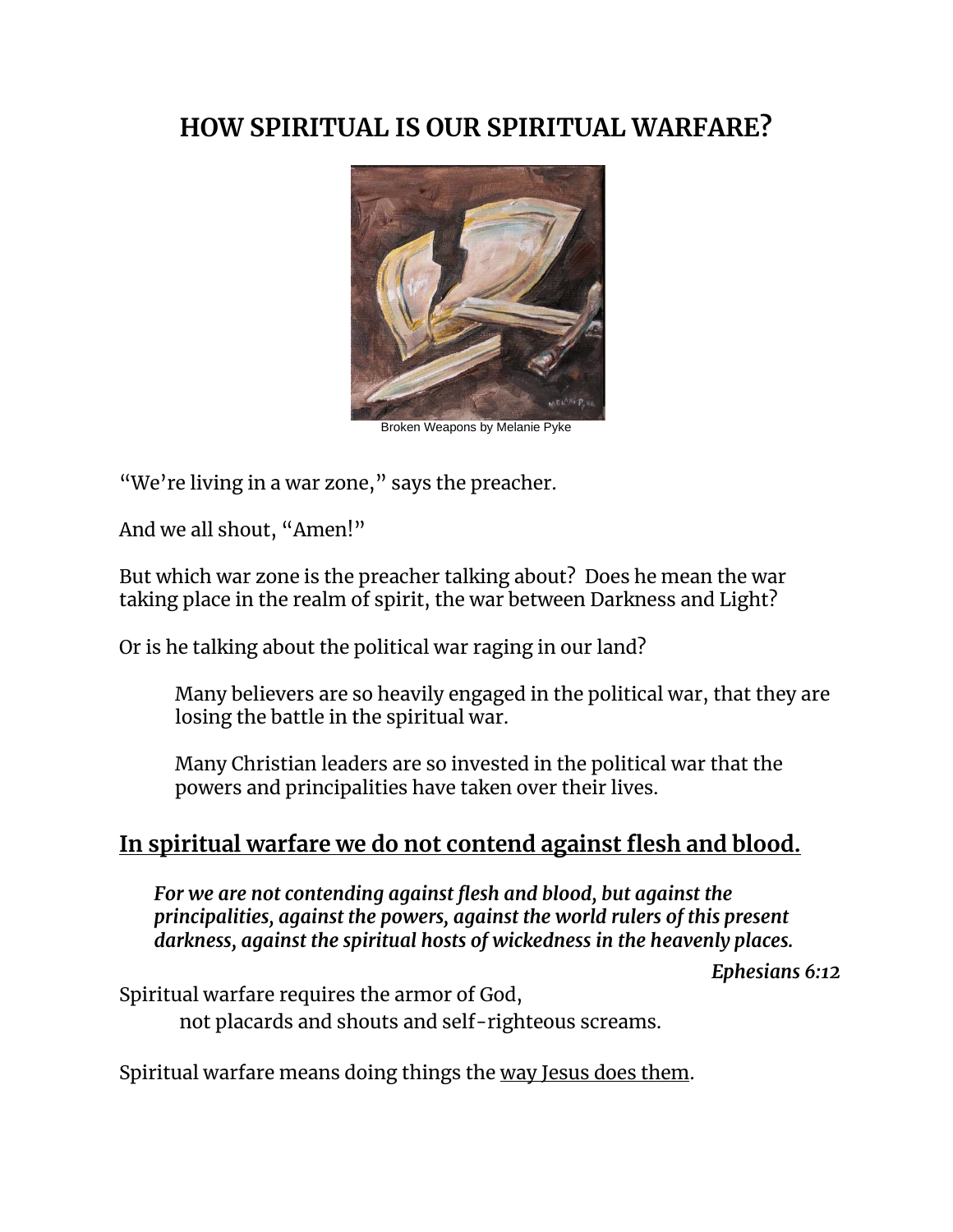Can you picture Jesus organizing a crusade against the Sadducees or the Herodians or the Romans?

Spiritual warfare leaves flesh and blood alone and goes after the unseen powers ruled by the Father of Lies.

Spiritual warfare uses only the armor of God and the weapons of heaven.

*Therefore take the whole armor of God, that you may be able to withstand in the evil day, and having done all, to stand. (6:13)*



**The Armor of Love and Faith** *Signe Sandelin*

## **The weapons used in spiritual warfare are the direct opposite of the weapons used in the political realm.**

*Stand therefore, having girded your loins with truth, and having put on the breastplate of righteousness, 6:14*

We gird our loins with truth and abhor the lie------in ourselves and in those we work with.

**We speak the truth.** 

**We live the truth**.

We do not compromise with evil, telling ourselves that the end justifies the means.

Our righteousness is not self-righteousness but the righteousness of the cross of Jesus.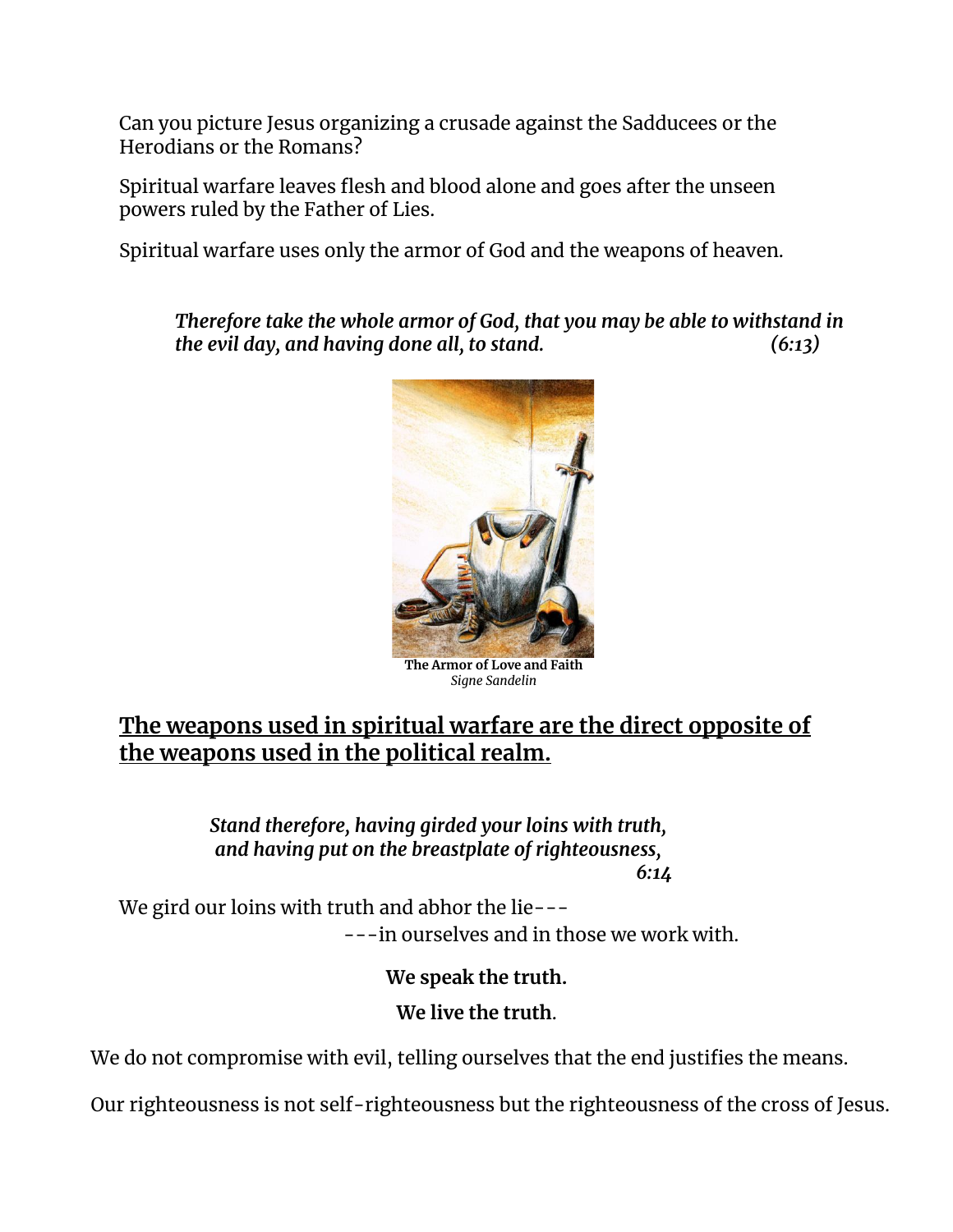We act as men and women who have been crucified with Christ.

*and having shod your feet with the equipment of the gospel of peace; (6:15)*

The gospel of peace is on our feet.

We don't just talk it, we walk it!

We *"let the peace of Christ rule in (our) hearts, to which indeed (we) were called in the one Body"!*  (Colossians 3:15)

*Besides all these, taking the shield of faith, with which you can quench all the flaming darts of the evil one. (6:16)*



**The LORD: Our Shield of Faith:** *Full of Eyes*

Faith, not in "Christian principles" or "Christian values" or "Christian culture".

# **Faith in Jesus.**

# **In Jesus alone.**

Faith that not only calls him Lord, but does what he commands.

#### *And take the helmet of salvation, and the sword of the Spirit, which is the word of God. (6:17)*

When we wear the helmet of salvation, we think with a mind clothed in the wisdom that comes from above.